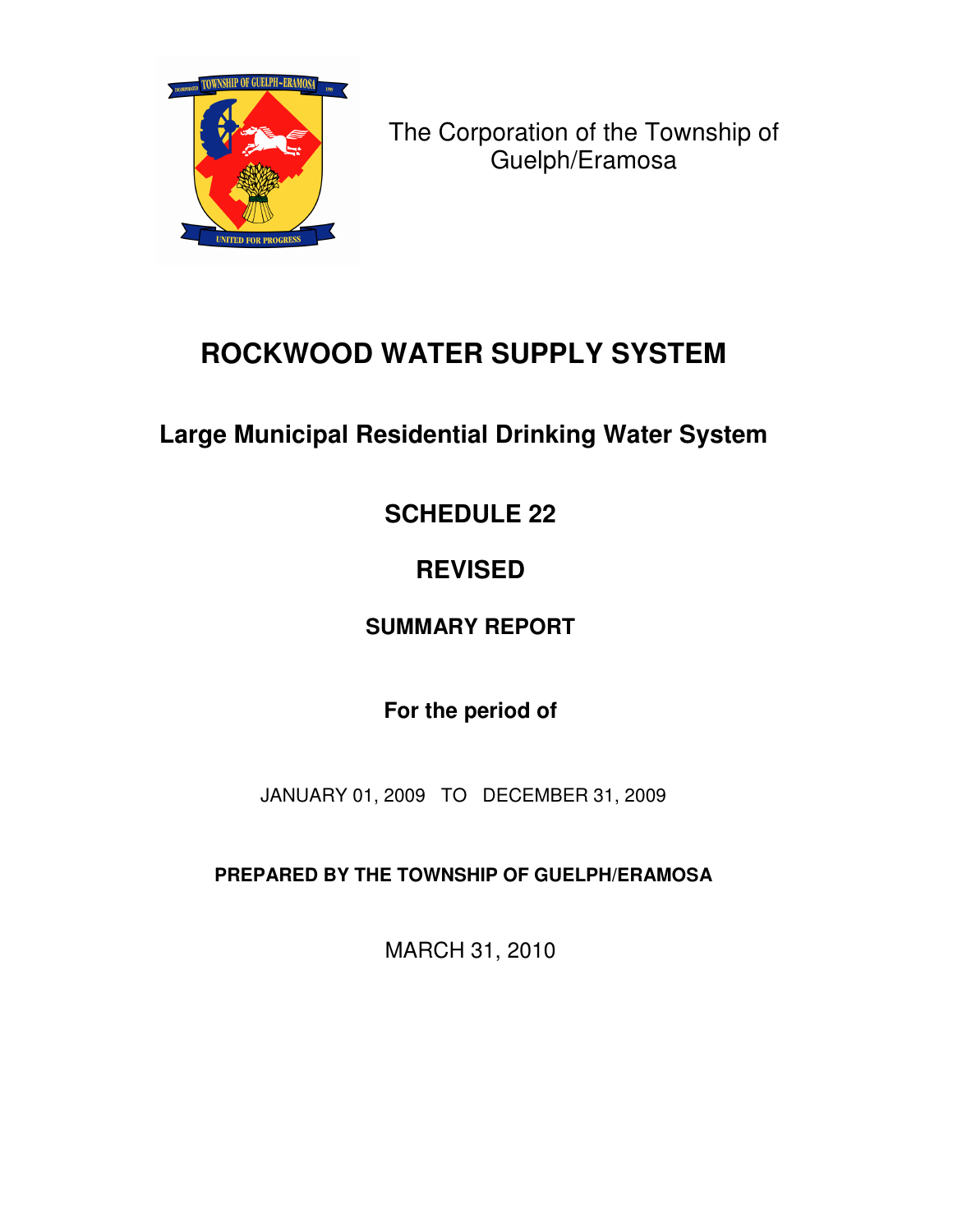#### **SUMMARY**

This report is a summary of water quality and quantity information submitted in accordance with schedule 22 of Ontario's Drinking Water System regulation for the reporting period of January 01, 2009 to December 31, 2009 for the Rockwood Water Supply System, located in the Township of Guelph/Eramosa.

The summary includes:

- 1. Any requirements of the Act and Regulation, Orders or System Approval (s) that the system failed to meet during the reporting period and the measures taken to correct each failure.
- 2. A summary of the quantities and flow rates of water supplied during the reporting period, including monthly averages and maximum daily flows.
- 3. A comparison of the average and monthly maximum daily flows to the approved capacity specified in the System Approval.

#### **ISSUES OF NON-COMPLIANCE**

The following table lists the requirements of the Act, Regulations, System Approval (s) and any Order that the system failed to meet during the reporting period and the measures taken to correct each failure:

| <b>Drinking Water</b><br>Legislation                                                                                                          | Requirement(s) the<br>system failed to meet                                                                                                                                                                                                 | <b>Duration</b>                 | <b>Corrective</b><br>Action(s)                                                                                                                           | <b>Status</b>                                                                                                                  |
|-----------------------------------------------------------------------------------------------------------------------------------------------|---------------------------------------------------------------------------------------------------------------------------------------------------------------------------------------------------------------------------------------------|---------------------------------|----------------------------------------------------------------------------------------------------------------------------------------------------------|--------------------------------------------------------------------------------------------------------------------------------|
| <b>System</b><br>Certificate of<br>Approval #<br><b>8555-7W4SDP</b>                                                                           | Amend CofA to<br><b>November</b><br>Ratings of installed<br>equipment do not<br>2009 and<br>indicate the<br>match listed ratings in<br>earlier<br>CofA 4285-7NBSVM.<br>ratings in use for<br>this site.                                     |                                 | installed equipment                                                                                                                                      | Completed<br>November 30,<br>2009                                                                                              |
|                                                                                                                                               | One well within Station<br>St. is identified in the C<br>ofA as both TW#1-76<br>and TW#2-76. The<br>actual well name is<br>TW#1-76                                                                                                          | November<br>2009 and<br>earlier | Amendment to the<br>C of A corrected the<br>issue                                                                                                        | Completed<br>November 30,<br>2009                                                                                              |
| O.Reg 128/04<br><b>Certification of</b><br><b>Drinking Water</b><br>System<br><b>Operators and</b><br><b>Water Quality</b><br><b>Analysts</b> | 2009<br>The Operator in<br>Charge did not ensure<br>that records were<br>maintained within the<br>site log books of all<br>entry and exits times<br>from pump houses and<br>adjustments made to<br>the on-line analyzer<br>alarm set points |                                 | Immediately begin<br>recording on-line<br>analyzer alarm set<br>point changes in<br>log books as well<br>as entry and exit<br>times from pump<br>houses. | Ongoing. The<br>water/wastewater<br>division is<br>developing an<br>audit process to<br>ensure<br>documentation<br>compliance. |
|                                                                                                                                               | On July 20 <sup>th</sup> , 2009<br>operator responded to<br>a continuous analyzer<br>alarm but failed to<br>document details of<br>response in logbook.                                                                                     |                                 | Ensure operators<br>take greater care in<br>recording notes                                                                                              |                                                                                                                                |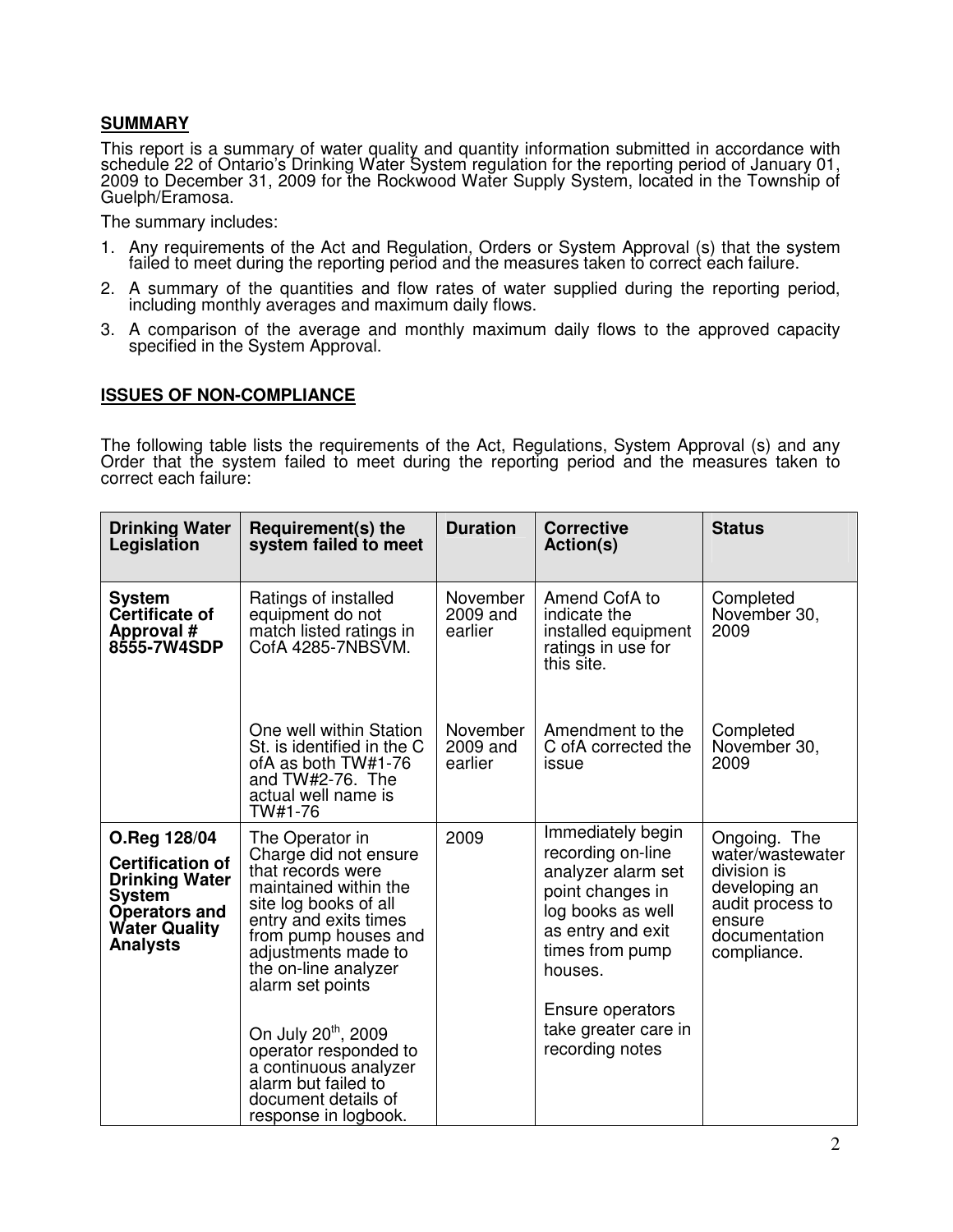| O.Reg 170/03                                | The requirements of Ontario Regulation 170/03 were met during this reporting<br>period.   |
|---------------------------------------------|-------------------------------------------------------------------------------------------|
| <b>Safe Drinking</b><br><b>Water Act</b>    | The requirements of the Safe Drinking Water Act were met during this<br>reporting period. |
| <b>Provincial</b><br><b>Officer's Order</b> | No Provincial Officer orders were issued during this period.                              |

#### **ASSESSMENT OF FLOW RATES AND QUANTITIES OF WATER SUPPLIED**

The following table lists the quantities and flow rates of the water supplied during the reporting period covered by this report, including monthly average and maximum daily flows and a comparison to the rated capacity and flow rates specified in the system approval:

#### **Summary of Raw Water Flows -** Station Street Pumphouse

| Well TW# 1-67    | (Rated Capacity 1,964 m <sup>3</sup> /day)              |                                            |                                                        | (Rated Daily Peak 1,360 L/min)             |                                |                                               |  |
|------------------|---------------------------------------------------------|--------------------------------------------|--------------------------------------------------------|--------------------------------------------|--------------------------------|-----------------------------------------------|--|
| <b>MONTH</b>     | Avg.<br><b>Daily</b><br><b>Volume</b><br>m <sup>3</sup> | $%$ Of<br><b>Approved</b><br><b>Volume</b> | <b>MAX</b><br><b>Daily</b><br><b>Volume</b><br>$m^3/d$ | $%$ Of<br><b>Approved</b><br><b>Volume</b> | <b>Peak Flow</b><br>Rate L/min | $%$ Of<br><b>Approved</b><br><b>Flow Rate</b> |  |
| <b>JANUARY</b>   | 290.85                                                  | 14.81                                      | 745.00                                                 | 37.93                                      | 990.00                         | 72.69                                         |  |
| <b>FEBRUARY</b>  | 219.25                                                  | 11.16                                      | 845.00                                                 | 43.02                                      | 990.00                         | 72.69                                         |  |
| <b>MARCH</b>     | 334.27                                                  | 17.02                                      | 769.00                                                 | 39.15                                      | 990.00                         | 72.69                                         |  |
| <b>APRIL</b>     | 264.04                                                  | 13.44                                      | 859.00                                                 | 43.74                                      | 990.00                         | 72.69                                         |  |
| <b>MAY</b>       | 348.80                                                  | 17.76                                      | 1146.00                                                | 58.35                                      | 990.00                         | 72.69                                         |  |
| <b>JUNE</b>      | 391.60                                                  | 19.94                                      | 1003.00                                                | 51.07                                      | 990.00                         | 72.69                                         |  |
| <b>JULY</b>      | 301.32                                                  | 15.34                                      | 1284.00                                                | 65.38                                      | 990.00                         | 72.69                                         |  |
| <b>AUGUST</b>    | 219.09                                                  | 11.16                                      | 982.00                                                 | 50.00                                      | 990.00                         | 72.69                                         |  |
| <b>SEPTEMBER</b> | 318.23                                                  | 16.20                                      | 940.00                                                 | 47.86                                      | 990.00                         | 72.69                                         |  |
| <b>OCTOBER</b>   | 210.70                                                  | 10.73                                      | 924.00                                                 | 47.05                                      | 990.00                         | 72.69                                         |  |
| <b>NOVEMBER</b>  | 352.70                                                  | 17.96                                      | 905.00                                                 | 46.08                                      | 990.00                         | 72.69                                         |  |
| <b>DECEMBER</b>  | 478.39                                                  | 24.36                                      | 985.00                                                 | 50.15                                      | 990.00                         | 72.69                                         |  |